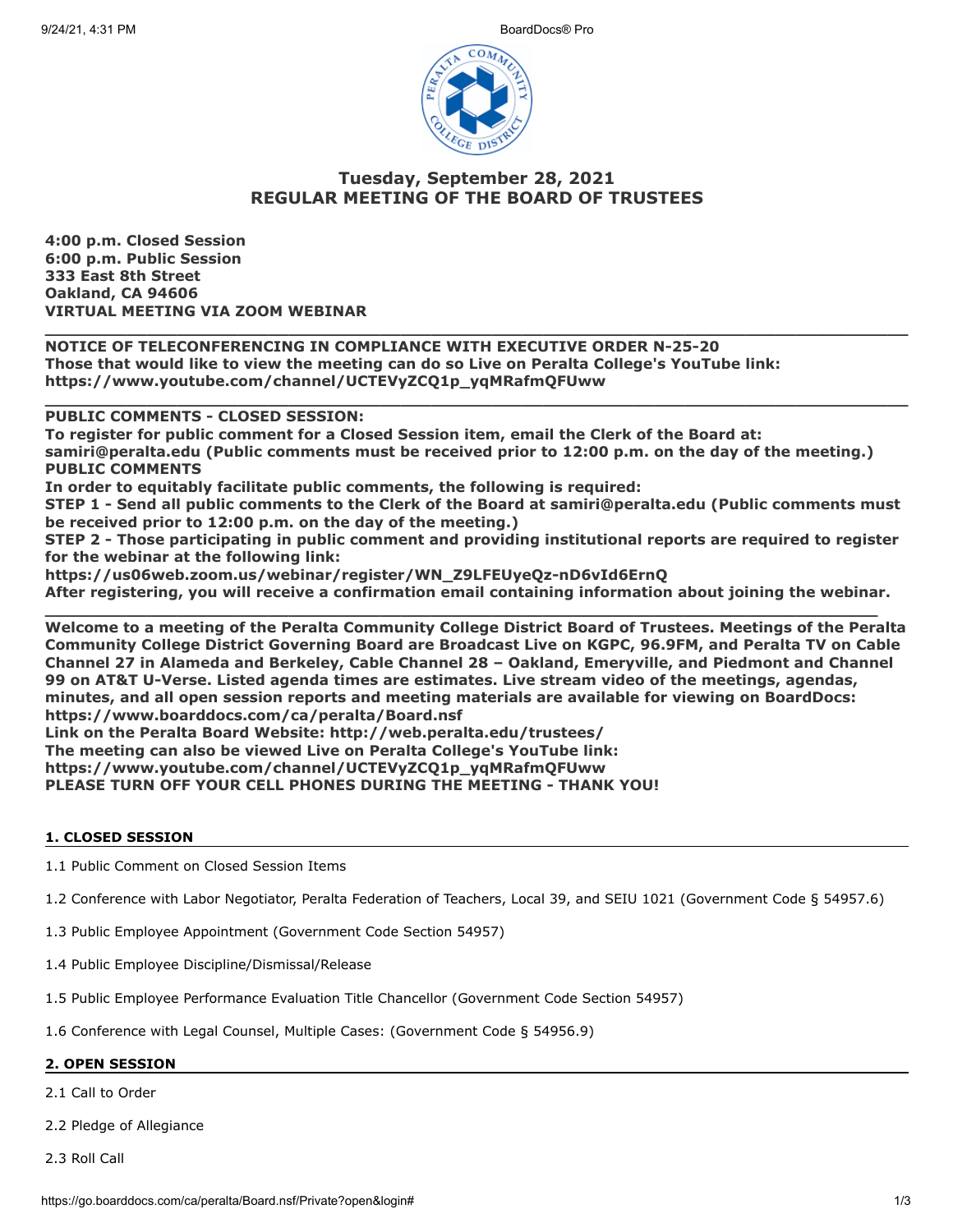- 2.4 Report of Action Taken in Closed Session
- 2.5 Approval of the Agenda
- 2.6 Approval of the Minutes
- 2.7 Associated Student Government Reports
- 2.8 Peralta Classified Senate Report
- 2.9 District Academic Senate Report
- 2.10 Public Communication
- 2.11 Chancellor's Reports

### **3. INFORMATION**

3.1 Clery Act Presentation. Presenter: Interim Vice Chancellor Atheria Smith

3.2 General Obligation Bond Program Update. Presenters: Keith Kajiya, Bond Program Manager (AECOM), and Dave Olson, Bond Municipal Advisor (Backstrom McCarley Berry & Co.) (15 minutes)

### **4. CONSENT CALENDAR - CHANCELLOR**

4.1 Board Will Conduct a Review of Board Policy 2410 and Administrative Procedure 2410. Presenter: Interim Chancellor Jannett Jackson (5 minutes)

### **5. CONSENT CALENDAR - ACADEMIC AFFAIRS**

5.1 Consider Ratification of a Grant Agreement Between the City of Oakland and PCCD-Laney College Children's Center in the Amount of \$311,012.00. Presenter: Vice Chancellor Siri Brown

5.2 Consider Ratification of a Revised Agreement Between Cabrillo Community College District and Peralta Community College District to Receive Regional Strong Workforce Program Grant Funds (rounds 1-4) in the Amount of \$5,446,046.00; Presenter: Vice Chancellor Siri Brown

5.3 Consider Ratification of an Agreement Between Cabrillo Community College District and Peralta Community College District to Receive Regional Strong Workforce Program Round 5 Grant Funds in the Amount of \$1,227,099.00. Presenter: Vice Chancellor Siri Brown

5.4 Consider Approval of an Independent Contractor Agreement with X Y and Z Coordinated to Provide Project Management & Coordination Services for the Laney College FabLab in an Amount Not-to-Exceed \$93,623. Presenter: President Rudy Besikof

5.5 Consider Approval of an Independent Contractor Agreement with X and Y Design to Provide Project Management & Coordination Services for the Laney College FabLab in an Amount Not-to-Exceed \$93,623 . Presenter: President Rudy Besikof

5.6 Consider the Acceptance of the National Science Foundation HSI Pilot Project (Grant): College of Alameda Mathematics Engineering Science Achievement (MESA) Connect in the amount of \$399,047. Presenter: President Nathaniel Jones.

# **6. CONSENT CALENDAR - FACILITIES**

6.1 Consider Approval of Amendment No. 6 to Agreement for Architectural Services with Noll and Tam Architects for the new Library + Learning Resource Center Building at Laney College to (1) halt work on the North Plaza Improvements Services; (2) add Utility-Driven Design Changes services; (3) add IT Infrastructure Design services; (4) add Security Door System services; resulting in a net Decrease in the Fee for Services Rendered by \$25,737.00. Presenter: Interim Vice Chancellor Smith

6.2 Consider Approval of Independent Consultant Agreement for Special Services with High Performance Learning Environments, aka HPLE, Inc. in an Amount Not to-Exceed \$48,500.00 for the Provision of As-Needed Maintenance and Operation Support Services Districtwide. Presenter: Interim Vice Chancellor Atheria Smith

6.3 Consider Ratification of Independent Consultant Agreement for Special Services with High Performance Learning Environments, aka HPLE, Inc. in an Amount Not to Exceed \$65,000.00 for the Provision of Administrative Project Management Services for the Districtwide Return-to-Campus Custodial and Deep Cleaning Projects. Presenter: Interim Vice Chancellor Atheria Smith

# **7. CONSENT CALENDAR - FINANCE**

7.1 Consider review of Budget Transfer Report for the period covering from August 1, 2021 through August 31, 2021. Presenter: Interim Vice Chancellor Adil Ahmed

https://go.boarddocs.com/ca/peralta/Board.nsf/Private?open&login# 2/3